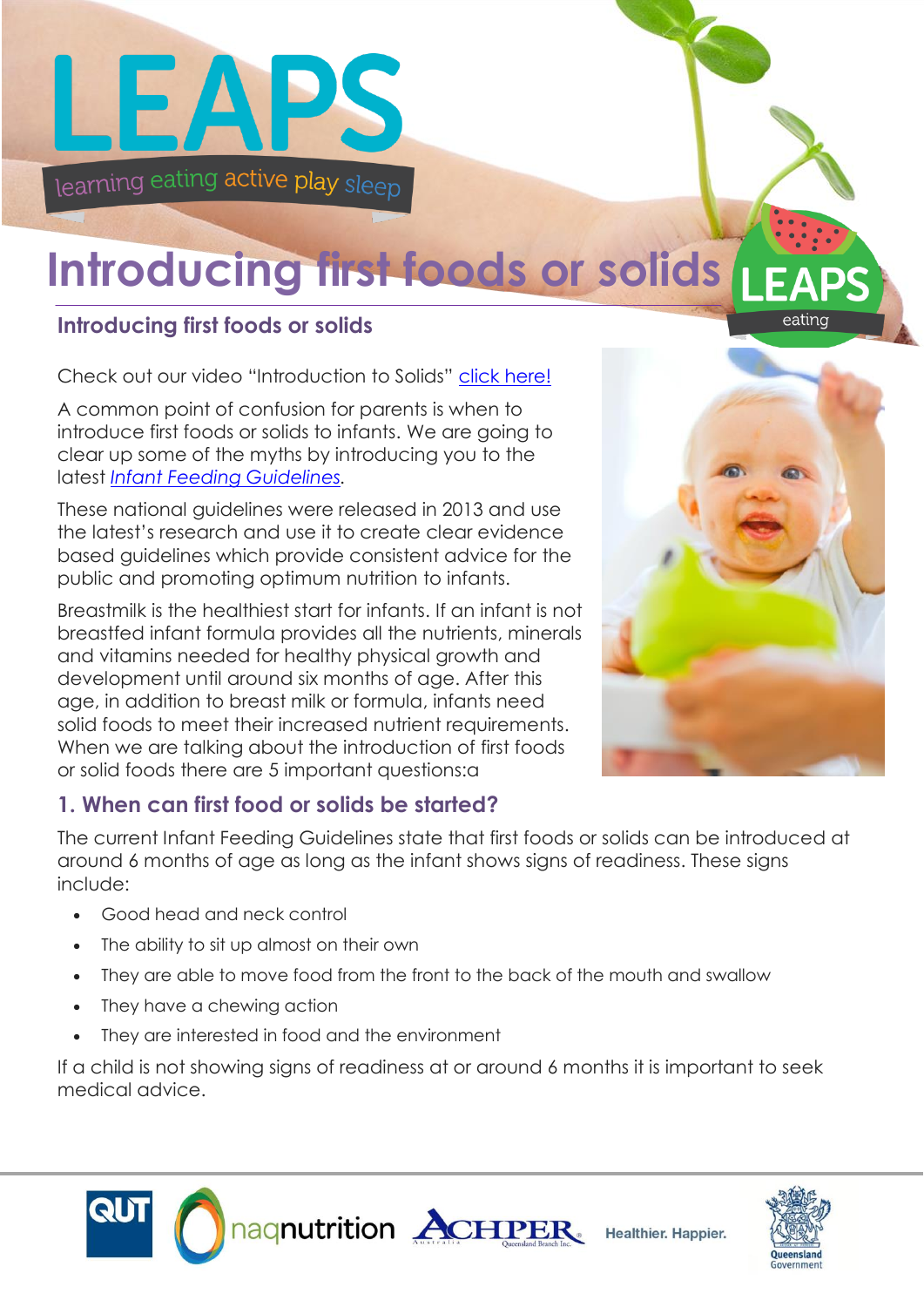

# **Introducing first foods or solids**

### **2. What order should first foods be introduced?**

The guidelines state that, "The introduction of solid foods at around 6 months should start with iron-containing foods, including iron-enriched infant cereals, pureed meat, poultry and fish, or cooked tofu and legumes. Vegetables, fruits, and dairy products such as fullfat yoghurt, cheese and custard can then be added''.

After the introduction of iron – rich foods, solid foods can be introduced in any order.



### **3. How quickly can new foods be introduced?**

The current guidelines suggest that foods can be introduced at a rate that suits the infant. There are no recommendations on the number of new foods that can be introduced at one time.

#### **4. What foods and drinks are not suitable for babies?**

Foods with added sugar, salt and honey as well as foods that are a choking risk including whole nuts, hard pieces of fruit and vegetables and popcorn should be avoided.

To keep tap water safe, it needs to be boiled and then cooled when giving to infants under 12 months of age. Small amounts of cow's milk can be used in the preparation of solid foods but not given as a main drink to children until 12 months of age. Beverages such as tea, coffee, soft drink, juices and cordials should not be given to infants.







Healthier. Happier.

eating